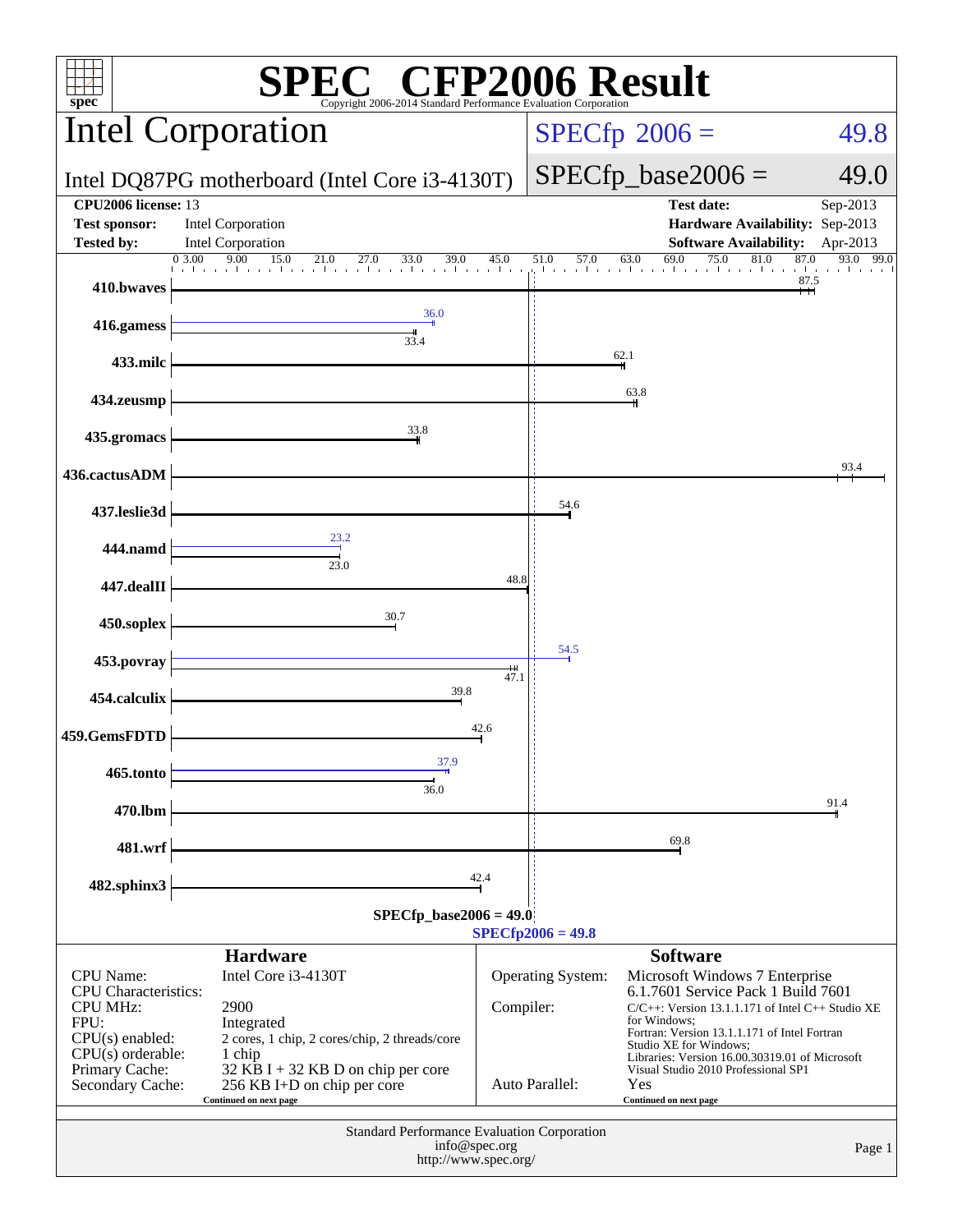

Intel Corporation

### $SPECfp2006 = 49.8$  $SPECfp2006 = 49.8$

Intel DQ87PG motherboard (Intel Core i3-4130T)

 $SPECfp\_base2006 = 49.0$ 

| <b>CPU2006 license: 13</b>                                                 |                                                                                                                                |                                                                                                    | <b>Test date:</b><br>$Sep-2013$                                                                                             |
|----------------------------------------------------------------------------|--------------------------------------------------------------------------------------------------------------------------------|----------------------------------------------------------------------------------------------------|-----------------------------------------------------------------------------------------------------------------------------|
| <b>Test sponsor:</b>                                                       | Intel Corporation                                                                                                              |                                                                                                    | Hardware Availability: Sep-2013                                                                                             |
| <b>Tested by:</b>                                                          | Intel Corporation                                                                                                              |                                                                                                    | <b>Software Availability:</b><br>Apr-2013                                                                                   |
| L3 Cache:<br>Other Cache:<br>Memory:<br>Disk Subsystem:<br>Other Hardware: | $3 \text{ MB I+D}$ on chip per chip<br>None<br>4 GB (2 x 2 GB 1Rx8 PC3-12800U-11)<br>250 GB Seagate SATA HDD, 7200 RPM<br>None | File System:<br><b>System State:</b><br><b>Base Pointers:</b><br>Peak Pointers:<br>Other Software: | <b>NTFS</b><br>Default<br>$32/64$ -bit<br>$32/64$ -bit<br>SmartHeap Library Version 10.0 from<br>http://www.microquill.com/ |

| <b>Results Table</b> |                |              |                |              |                |       |                |              |                |              |                |              |
|----------------------|----------------|--------------|----------------|--------------|----------------|-------|----------------|--------------|----------------|--------------|----------------|--------------|
| <b>Base</b>          |                |              |                |              | <b>Peak</b>    |       |                |              |                |              |                |              |
| <b>Benchmark</b>     | <b>Seconds</b> | <b>Ratio</b> | <b>Seconds</b> | <b>Ratio</b> | <b>Seconds</b> | Ratio | <b>Seconds</b> | <b>Ratio</b> | <b>Seconds</b> | <b>Ratio</b> | <b>Seconds</b> | <b>Ratio</b> |
| 410.bwayes           | 157            | 86.3         | <b>155</b>     | 87.5         | 154            | 88.2  | 157            | 86.3         | <b>155</b>     | 87.5         | 154            | 88.2         |
| 416.gamess           | 589            | 33.2         | 584            | 33.5         | 586            | 33.4  | 544            | 36.0         | 547            | 35.8         | 544            | 36.0         |
| $433$ .milc          | 148            | 62.1         | 149            | 61.7         | 148            | 62.2  | <u>148</u>     | 62.1         | 149            | 61.7         | 148            | 62.2         |
| 434.zeusmp           | 144            | 63.4         | <u>143</u>     | 63.8         | 143            | 63.9  | 144            | 63.4         | <u>143</u>     | 63.8         | 143            | 63.9         |
| 435.gromacs          | 211            | 33.8         | 210            | 34.0         | 212            | 33.7  | <u>211</u>     | 33.8         | 210            | 34.0         | 212            | 33.7         |
| 436.cactusADM        | 131            | 91.4         | 122            | 97.8         | 128            | 93.4  | 131            | 91.4         | 122            | 97.8         | <u>128</u>     | 93.4         |
| 437.leslie3d         | 172            | 54.6         | 172            | 54.7         | 173            | 54.5  | <u>172</u>     | 54.6         | 172            | 54.7         | 173            | 54.5         |
| 444.namd             | 349            | 23.0         | 348            | 23.0         | 348            | 23.0  | 346            | 23.2         | 346            | 23.2         | 346            | 23.2         |
| 447.dealII           | 234            | 48.8         | 234            | 48.8         | 234            | 48.9  | <u>234</u>     | 48.8         | 234            | 48.8         | 234            | 48.9         |
| $450$ .soplex        | 272            | 30.7         | 272            | 30.7         | 271            | 30.7  | <u>272</u>     | 30.7         | 272            | 30.7         | 271            | 30.7         |
| 453.povray           | 113            | 47.1         | 112            | 47.4         | 114            | 46.5  | 97.4           | 54.6         | 97.7           | 54.5         | 97.6           | 54.5         |
| 454.calculix         | 208            | 39.7         | 207            | 39.8         | 207            | 39.8  | 208            | 39.7         | 207            | 39.8         | 207            | 39.8         |
| 459.GemsFDTD         | 250            | 42.4         | 249            | 42.6         | 249            | 42.6  | 250            | 42.4         | 249            | 42.6         | 249            | 42.6         |
| $465$ .tonto         | 273            | 36.0         | 274            | 35.9         | 273            | 36.0  | 261            | 37.6         | 258            | 38.1         | 259            | 37.9         |
| 470.1bm              | 150            | 91.4         | 150            | 91.4         | 151            | 91.2  | 150            | 91.4         | <b>150</b>     | 91.4         | 151            | 91.2         |
| 481.wrf              | 160            | 69.7         | 160            | 69.8         | 160            | 69.9  | 160            | 69.7         | <b>160</b>     | 69.8         | 160            | 69.9         |
| $482$ .sphinx $3$    | 461            | 42.3         | 460            | 42.4         | 459            | 42.5  | 461            | 42.3         | 460            | 42.4         | 459            | 42.5         |

Results appear in the [order in which they were run.](http://www.spec.org/auto/cpu2006/Docs/result-fields.html#RunOrder) Bold underlined text [indicates a median measurement.](http://www.spec.org/auto/cpu2006/Docs/result-fields.html#Median)

#### **[Compiler Invocation Notes](http://www.spec.org/auto/cpu2006/Docs/result-fields.html#CompilerInvocationNotes)**

 To compile these binaries, the Intel Compiler 13.1 was set up to generate 64-bit binaries with the command: "ipsxe-comp-vars.bat intel64 vs2010" (shortcut provided in the Intel(r) Parallel Studio XE 2013 program folder)

#### **[Platform Notes](http://www.spec.org/auto/cpu2006/Docs/result-fields.html#PlatformNotes)**

 Sysinfo program C:\SPEC13.1/Docs/sysinfo \$Rev: 6775 \$ \$Date:: 2011-08-16 #\$ \8787f7622badcf24e01c368b1db4377c running on Clt7C05070FB2EF Thu Sep 19 22:41:05 2013

 This section contains SUT (System Under Test) info as seen by some common utilities. To remove or add to this section, see: Continued on next page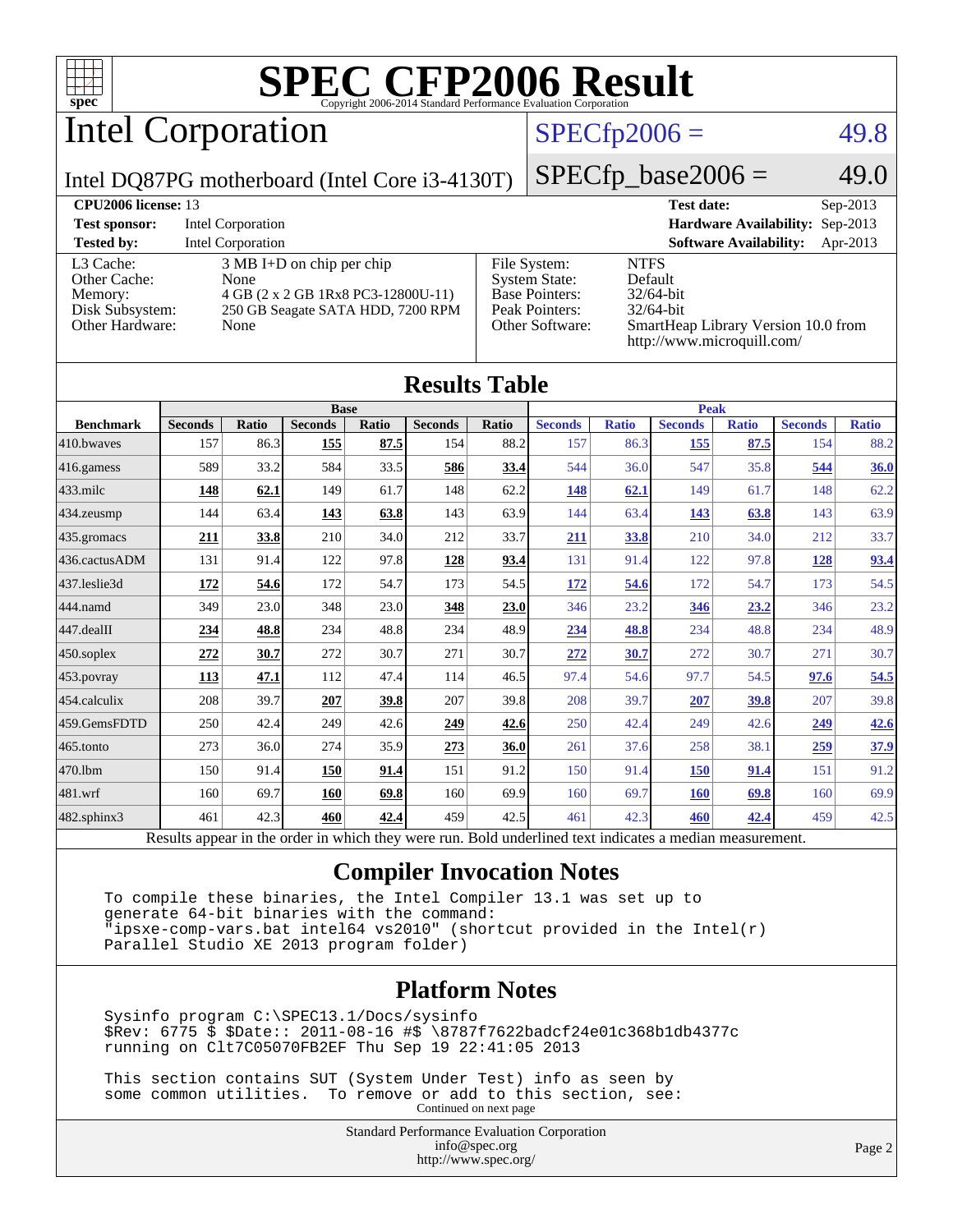

Intel Corporation

 $SPECTp2006 = 49.8$ 

Intel DQ87PG motherboard (Intel Core i3-4130T)

**[Test sponsor:](http://www.spec.org/auto/cpu2006/Docs/result-fields.html#Testsponsor)** Intel Corporation **[Hardware Availability:](http://www.spec.org/auto/cpu2006/Docs/result-fields.html#HardwareAvailability)** Sep-2013

 $SPECTp\_base2006 = 49.0$ 

**[CPU2006 license:](http://www.spec.org/auto/cpu2006/Docs/result-fields.html#CPU2006license)** 13 **[Test date:](http://www.spec.org/auto/cpu2006/Docs/result-fields.html#Testdate)** Sep-2013 **[Tested by:](http://www.spec.org/auto/cpu2006/Docs/result-fields.html#Testedby)** Intel Corporation **[Software Availability:](http://www.spec.org/auto/cpu2006/Docs/result-fields.html#SoftwareAvailability)** Apr-2013

### **[Platform Notes \(Continued\)](http://www.spec.org/auto/cpu2006/Docs/result-fields.html#PlatformNotes)**

<http://www.spec.org/cpu2006/Docs/config.html#sysinfo>

 Trying 'systeminfo' OS Name : Microsoft Windows 7 Enterprise<br>OS Version : 6.1.7601 Service Pack 1 Build : 6.1.7601 Service Pack 1 Build 7601 System Manufacturer: INTEL\_ System Model : DQ87PG Processor(s) : 1 Processor(s) Installed. [01]: Intel64 Family 6 Model 60 Stepping 3 GenuineIntel ~2900 Mhz BIOS Version : Intel(R) Corp. PGQ8710H.86A.0036.2013.0702.1908, 7/2/2013 Total Physical Memory: 3,749 MB Trying 'wmic cpu get /value' DeviceID : CPU<br>L2CacheSize : 512 L2CacheSize : 512<br>L3CacheSize : 3072 L3CacheSize MaxClockSpeed : 2900 Name : Intel(R) Core(TM) i3-4130T CPU @ 2.90GHz NumberOfCores : 2 NumberOfLogicalProcessors: 4

 (End of data from sysinfo program) BIOS: SATA mode set to RAID Windows Disk Driver: Intel Rapid Storage Technology 12.5.0.1066 Windows Chipset Driver: Intel Chipset Driver 9.4.0.1027

#### **[Component Notes](http://www.spec.org/auto/cpu2006/Docs/result-fields.html#ComponentNotes)**

 Tested systems can be used with Shin-G ATX case, PC Power and Cooling 1200W power supply Micron MT8JTF25664AZ-1G6 Series Memory DIMMs

#### **[General Notes](http://www.spec.org/auto/cpu2006/Docs/result-fields.html#GeneralNotes)**

 OMP\_NUM\_THREADS set to number of processors cores KMP\_AFFINITY set to granularity=fine,scatter Binaries compiled on a system with 1x Intel Core i7-860 CPU + 8GB memory using Windows 7 Enterprise 64-bit

# **[Base Compiler Invocation](http://www.spec.org/auto/cpu2006/Docs/result-fields.html#BaseCompilerInvocation)**

[C benchmarks](http://www.spec.org/auto/cpu2006/Docs/result-fields.html#Cbenchmarks): [icl -Qvc10](http://www.spec.org/cpu2006/results/res2014q3/cpu2006-20140701-30194.flags.html#user_CCbase_intel_icc_vc10_9607f3ecbcdf68042245f068e51b40c1) [-Qstd=c99](http://www.spec.org/cpu2006/results/res2014q3/cpu2006-20140701-30194.flags.html#user_CCbase_intel_compiler_c99_mode_1a3d110e3041b3ad4466830521bdad2a)

[C++ benchmarks:](http://www.spec.org/auto/cpu2006/Docs/result-fields.html#CXXbenchmarks) [icl -Qvc10](http://www.spec.org/cpu2006/results/res2014q3/cpu2006-20140701-30194.flags.html#user_CXXbase_intel_icc_vc10_9607f3ecbcdf68042245f068e51b40c1)

Continued on next page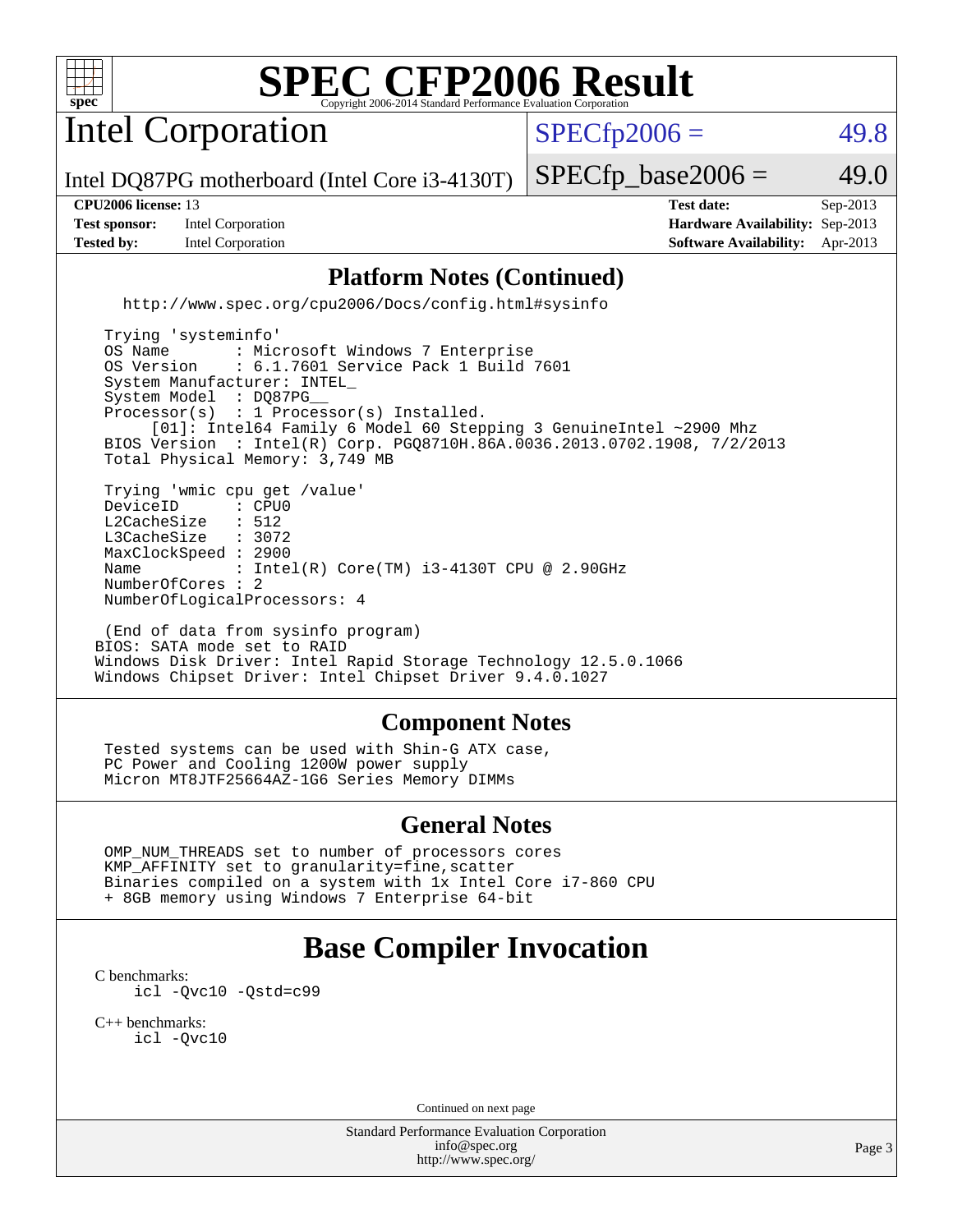

Intel Corporation

 $SPECfp2006 = 49.8$  $SPECfp2006 = 49.8$ 

Intel DQ87PG motherboard (Intel Core i3-4130T)

**[Test sponsor:](http://www.spec.org/auto/cpu2006/Docs/result-fields.html#Testsponsor)** Intel Corporation **[Hardware Availability:](http://www.spec.org/auto/cpu2006/Docs/result-fields.html#HardwareAvailability)** Sep-2013

 $SPECfp\_base2006 = 49.0$ **[CPU2006 license:](http://www.spec.org/auto/cpu2006/Docs/result-fields.html#CPU2006license)** 13 **[Test date:](http://www.spec.org/auto/cpu2006/Docs/result-fields.html#Testdate)** Sep-2013

**[Tested by:](http://www.spec.org/auto/cpu2006/Docs/result-fields.html#Testedby)** Intel Corporation **[Software Availability:](http://www.spec.org/auto/cpu2006/Docs/result-fields.html#SoftwareAvailability)** Apr-2013 **[Base Compiler Invocation \(Continued\)](http://www.spec.org/auto/cpu2006/Docs/result-fields.html#BaseCompilerInvocation)**

#### [Fortran benchmarks](http://www.spec.org/auto/cpu2006/Docs/result-fields.html#Fortranbenchmarks): [ifort](http://www.spec.org/cpu2006/results/res2014q3/cpu2006-20140701-30194.flags.html#user_FCbase_intel_ifort_8a5e5e06b19a251bdeaf8fdab5d62f20)

[Benchmarks using both Fortran and C](http://www.spec.org/auto/cpu2006/Docs/result-fields.html#BenchmarksusingbothFortranandC): [icl -Qvc10](http://www.spec.org/cpu2006/results/res2014q3/cpu2006-20140701-30194.flags.html#user_CC_FCbase_intel_icc_vc10_9607f3ecbcdf68042245f068e51b40c1) [-Qstd=c99](http://www.spec.org/cpu2006/results/res2014q3/cpu2006-20140701-30194.flags.html#user_CC_FCbase_intel_compiler_c99_mode_1a3d110e3041b3ad4466830521bdad2a) [ifort](http://www.spec.org/cpu2006/results/res2014q3/cpu2006-20140701-30194.flags.html#user_CC_FCbase_intel_ifort_8a5e5e06b19a251bdeaf8fdab5d62f20)

## **[Base Portability Flags](http://www.spec.org/auto/cpu2006/Docs/result-fields.html#BasePortabilityFlags)**

| 410.bwaves: -DSPEC CPU P64   |                                                                       |
|------------------------------|-----------------------------------------------------------------------|
| 416.gamess: -DSPEC_CPU_P64   |                                                                       |
| 433.milc: -DSPEC CPU P64     |                                                                       |
| 434.zeusmp: - DSPEC_CPU_P64  |                                                                       |
| 435.gromacs: -DSPEC CPU P64  |                                                                       |
|                              | 436.cactusADM: -DSPEC CPU P64 -names: lowercase /assume: underscore   |
| 437.leslie3d: -DSPEC CPU P64 |                                                                       |
| 444.namd: -DSPEC CPU P64 /TP |                                                                       |
|                              | 447.dealII: -DSPEC CPU_P64 -DDEAL_II_MEMBER_VAR_SPECIALIZATION_BUG    |
|                              | -Ooption, cpp, --ms incompat treatment of commas in macros            |
| 450.soplex: -DSPEC CPU P64   |                                                                       |
|                              | 453.povray: -DSPEC_CPU_P64 -DSPEC_CPU_NEED_INVHYP -DNEED_INVHYP       |
|                              | 454.calculix: -DSPEC CPU P64 -DSPEC CPU NOZMODIFIER -names: lowercase |
| 459.GemsFDTD: -DSPEC CPU P64 |                                                                       |
| 465.tonto: -DSPEC CPU P64    |                                                                       |
| 470.1bm: -DSPEC CPU P64      |                                                                       |
|                              | 481.wrf: - DSPEC CPU P64 - DSPEC CPU WINDOWS ICL                      |
| 482.sphinx3: -DSPEC CPU P64  |                                                                       |

## **[Base Optimization Flags](http://www.spec.org/auto/cpu2006/Docs/result-fields.html#BaseOptimizationFlags)**

#### [C benchmarks](http://www.spec.org/auto/cpu2006/Docs/result-fields.html#Cbenchmarks):

```
-QxCORE-AVX2 -Qipo -O3 -Qprec-div- -Qparallel -Qansi-alias
-Qopt-prefetch -Qauto-ilp32 /F1000000000
```
[C++ benchmarks:](http://www.spec.org/auto/cpu2006/Docs/result-fields.html#CXXbenchmarks)

[-QxCORE-AVX2](http://www.spec.org/cpu2006/results/res2014q3/cpu2006-20140701-30194.flags.html#user_CXXbase_f-QxAVX2_f98716b5f9e905f99c943c56f21bf430) [-Qipo](http://www.spec.org/cpu2006/results/res2014q3/cpu2006-20140701-30194.flags.html#user_CXXbase_f-Qipo) [-O3](http://www.spec.org/cpu2006/results/res2014q3/cpu2006-20140701-30194.flags.html#user_CXXbase_f-O3) [-Qprec-div-](http://www.spec.org/cpu2006/results/res2014q3/cpu2006-20140701-30194.flags.html#user_CXXbase_f-Qprec-div-) [-Qparallel](http://www.spec.org/cpu2006/results/res2014q3/cpu2006-20140701-30194.flags.html#user_CXXbase_f-Qparallel) [-Qansi-alias](http://www.spec.org/cpu2006/results/res2014q3/cpu2006-20140701-30194.flags.html#user_CXXbase_f-Qansi-alias) [-Qopt-prefetch](http://www.spec.org/cpu2006/results/res2014q3/cpu2006-20140701-30194.flags.html#user_CXXbase_f-Qprefetch_37c211608666b9dff9380561f602f0a8) [-Qcxx-features](http://www.spec.org/cpu2006/results/res2014q3/cpu2006-20140701-30194.flags.html#user_CXXbase_f-Qcxx_features_dbf36c8a6dba956e22f1645e4dcd4d98) [-Qauto-ilp32](http://www.spec.org/cpu2006/results/res2014q3/cpu2006-20140701-30194.flags.html#user_CXXbase_f-Qauto-ilp32) [/F1000000000](http://www.spec.org/cpu2006/results/res2014q3/cpu2006-20140701-30194.flags.html#user_CXXbase_set_stack_space_25d7749c1988d91b7f93afbc0ec53727) [shlW64M.lib](http://www.spec.org/cpu2006/results/res2014q3/cpu2006-20140701-30194.flags.html#user_CXXbase_SmartHeap64_c4f7f76711bdf8c0633a5c1edf6e5396)  [-link /FORCE:MULTIPLE](http://www.spec.org/cpu2006/results/res2014q3/cpu2006-20140701-30194.flags.html#user_CXXbase_link_force_multiple2_070fe330869edf77077b841074b8b0b6)

#### [Fortran benchmarks](http://www.spec.org/auto/cpu2006/Docs/result-fields.html#Fortranbenchmarks):

[-QxCORE-AVX2](http://www.spec.org/cpu2006/results/res2014q3/cpu2006-20140701-30194.flags.html#user_FCbase_f-QxAVX2_f98716b5f9e905f99c943c56f21bf430) [-Qipo](http://www.spec.org/cpu2006/results/res2014q3/cpu2006-20140701-30194.flags.html#user_FCbase_f-Qipo) [-O3](http://www.spec.org/cpu2006/results/res2014q3/cpu2006-20140701-30194.flags.html#user_FCbase_f-O3) [-Qprec-div-](http://www.spec.org/cpu2006/results/res2014q3/cpu2006-20140701-30194.flags.html#user_FCbase_f-Qprec-div-) [-Qparallel](http://www.spec.org/cpu2006/results/res2014q3/cpu2006-20140701-30194.flags.html#user_FCbase_f-Qparallel) [-Qansi-alias](http://www.spec.org/cpu2006/results/res2014q3/cpu2006-20140701-30194.flags.html#user_FCbase_f-Qansi-alias) [-Qopt-prefetch](http://www.spec.org/cpu2006/results/res2014q3/cpu2006-20140701-30194.flags.html#user_FCbase_f-Qprefetch_37c211608666b9dff9380561f602f0a8) [/F1000000000](http://www.spec.org/cpu2006/results/res2014q3/cpu2006-20140701-30194.flags.html#user_FCbase_set_stack_space_25d7749c1988d91b7f93afbc0ec53727)

[Benchmarks using both Fortran and C](http://www.spec.org/auto/cpu2006/Docs/result-fields.html#BenchmarksusingbothFortranandC):

```
-QxCORE-AVX2 -Qipo -O3 -Qprec-div- -Qparallel -Qansi-alias
-Qopt-prefetch -Qauto-ilp32 /F1000000000
```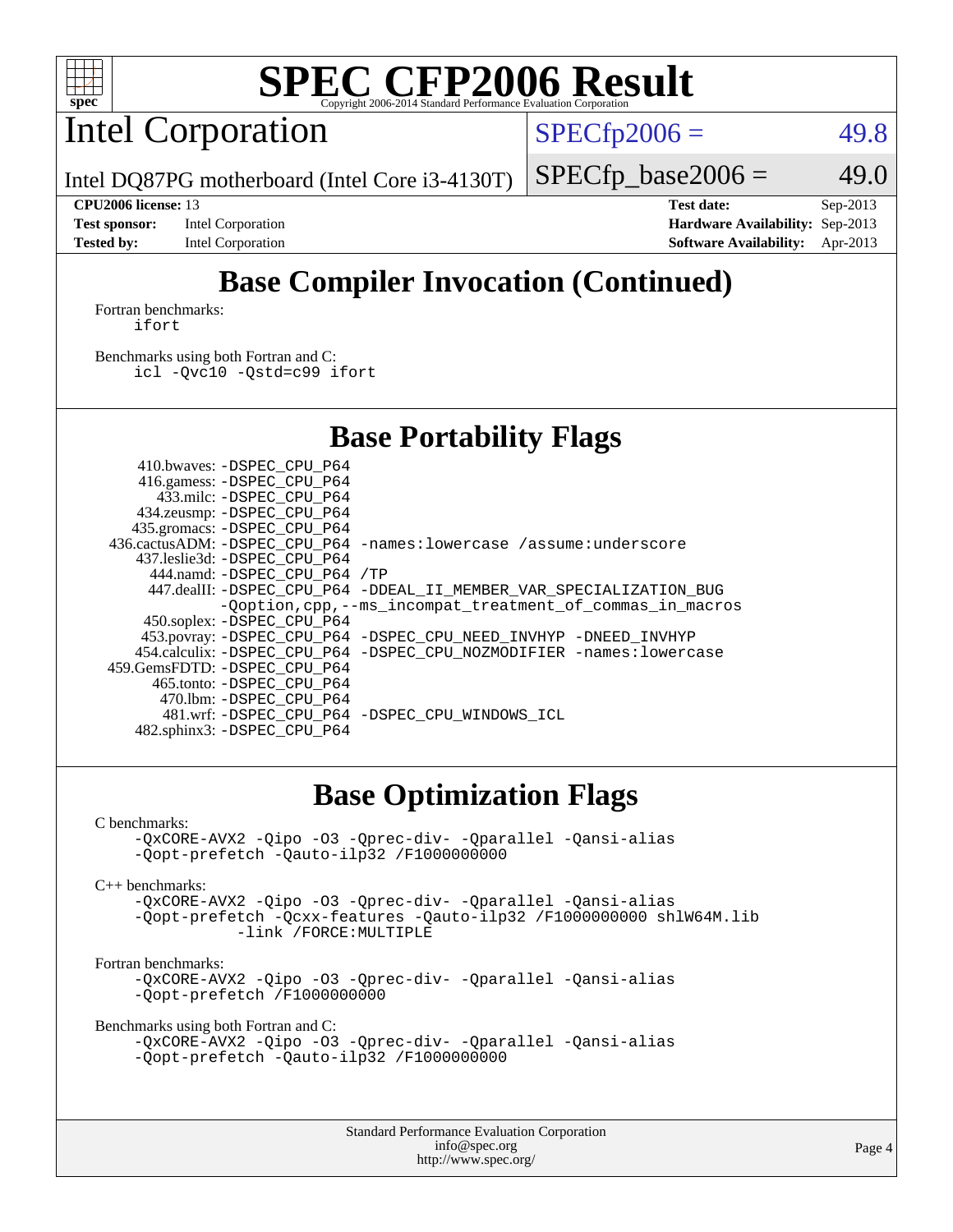

# Intel Corporation

 $SPECfp2006 = 49.8$  $SPECfp2006 = 49.8$ 

Intel DQ87PG motherboard (Intel Core i3-4130T)

#### **[CPU2006 license:](http://www.spec.org/auto/cpu2006/Docs/result-fields.html#CPU2006license)** 13 **[Test date:](http://www.spec.org/auto/cpu2006/Docs/result-fields.html#Testdate)** Sep-2013

**[Test sponsor:](http://www.spec.org/auto/cpu2006/Docs/result-fields.html#Testsponsor)** Intel Corporation **[Hardware Availability:](http://www.spec.org/auto/cpu2006/Docs/result-fields.html#HardwareAvailability)** Sep-2013

 $SPECfp\_base2006 = 49.0$ 

**[Tested by:](http://www.spec.org/auto/cpu2006/Docs/result-fields.html#Testedby)** Intel Corporation **[Software Availability:](http://www.spec.org/auto/cpu2006/Docs/result-fields.html#SoftwareAvailability)** Apr-2013

# **[Peak Compiler Invocation](http://www.spec.org/auto/cpu2006/Docs/result-fields.html#PeakCompilerInvocation)**

[C benchmarks](http://www.spec.org/auto/cpu2006/Docs/result-fields.html#Cbenchmarks): [icl -Qvc10](http://www.spec.org/cpu2006/results/res2014q3/cpu2006-20140701-30194.flags.html#user_CCpeak_intel_icc_vc10_9607f3ecbcdf68042245f068e51b40c1) [-Qstd=c99](http://www.spec.org/cpu2006/results/res2014q3/cpu2006-20140701-30194.flags.html#user_CCpeak_intel_compiler_c99_mode_1a3d110e3041b3ad4466830521bdad2a)

[C++ benchmarks:](http://www.spec.org/auto/cpu2006/Docs/result-fields.html#CXXbenchmarks) [icl -Qvc10](http://www.spec.org/cpu2006/results/res2014q3/cpu2006-20140701-30194.flags.html#user_CXXpeak_intel_icc_vc10_9607f3ecbcdf68042245f068e51b40c1)

[Fortran benchmarks](http://www.spec.org/auto/cpu2006/Docs/result-fields.html#Fortranbenchmarks): [ifort](http://www.spec.org/cpu2006/results/res2014q3/cpu2006-20140701-30194.flags.html#user_FCpeak_intel_ifort_8a5e5e06b19a251bdeaf8fdab5d62f20)

[Benchmarks using both Fortran and C](http://www.spec.org/auto/cpu2006/Docs/result-fields.html#BenchmarksusingbothFortranandC): [icl -Qvc10](http://www.spec.org/cpu2006/results/res2014q3/cpu2006-20140701-30194.flags.html#user_CC_FCpeak_intel_icc_vc10_9607f3ecbcdf68042245f068e51b40c1) [-Qstd=c99](http://www.spec.org/cpu2006/results/res2014q3/cpu2006-20140701-30194.flags.html#user_CC_FCpeak_intel_compiler_c99_mode_1a3d110e3041b3ad4466830521bdad2a) [ifort](http://www.spec.org/cpu2006/results/res2014q3/cpu2006-20140701-30194.flags.html#user_CC_FCpeak_intel_ifort_8a5e5e06b19a251bdeaf8fdab5d62f20)

## **[Peak Portability Flags](http://www.spec.org/auto/cpu2006/Docs/result-fields.html#PeakPortabilityFlags)**

Same as Base Portability Flags

# **[Peak Optimization Flags](http://www.spec.org/auto/cpu2006/Docs/result-fields.html#PeakOptimizationFlags)**

[C benchmarks](http://www.spec.org/auto/cpu2006/Docs/result-fields.html#Cbenchmarks):

 433.milc: basepeak = yes  $470.1$ bm: basepeak = yes

 $482$ .sphinx3: basepeak = yes

#### [C++ benchmarks:](http://www.spec.org/auto/cpu2006/Docs/result-fields.html#CXXbenchmarks)

 444.namd: [-QxCORE-AVX2](http://www.spec.org/cpu2006/results/res2014q3/cpu2006-20140701-30194.flags.html#user_peakPASS2_CXXFLAGSPASS2_LDFLAGS444_namd_f-QxAVX2_f98716b5f9e905f99c943c56f21bf430)(pass 2) [-Qprof\\_gen](http://www.spec.org/cpu2006/results/res2014q3/cpu2006-20140701-30194.flags.html#user_peakPASS1_CXXFLAGSPASS1_LDFLAGS444_namd_Qprof_gen)(pass 1) [-Qprof\\_use](http://www.spec.org/cpu2006/results/res2014q3/cpu2006-20140701-30194.flags.html#user_peakPASS2_CXXFLAGSPASS2_LDFLAGS444_namd_Qprof_use)(pass 2) [-Qipo](http://www.spec.org/cpu2006/results/res2014q3/cpu2006-20140701-30194.flags.html#user_peakOPTIMIZE444_namd_f-Qipo) [-O3](http://www.spec.org/cpu2006/results/res2014q3/cpu2006-20140701-30194.flags.html#user_peakOPTIMIZE444_namd_f-O3) [-Qprec-div-](http://www.spec.org/cpu2006/results/res2014q3/cpu2006-20140701-30194.flags.html#user_peakOPTIMIZE444_namd_f-Qprec-div-) [-Oa](http://www.spec.org/cpu2006/results/res2014q3/cpu2006-20140701-30194.flags.html#user_peakOPTIMIZE444_namd_f-Oa) [-Qauto-ilp32](http://www.spec.org/cpu2006/results/res2014q3/cpu2006-20140701-30194.flags.html#user_peakCXXOPTIMIZE444_namd_f-Qauto-ilp32) [/F1000000000](http://www.spec.org/cpu2006/results/res2014q3/cpu2006-20140701-30194.flags.html#user_peakEXTRA_LDFLAGS444_namd_set_stack_space_25d7749c1988d91b7f93afbc0ec53727)0<br>shlW64M.lib -link /FORCE:MULTIPLE -link /FORCE: MULTIPLE

447.dealII: basepeak = yes

 $450$ .soplex: basepeak = yes

 453.povray: [-QxCORE-AVX2](http://www.spec.org/cpu2006/results/res2014q3/cpu2006-20140701-30194.flags.html#user_peakPASS2_CXXFLAGSPASS2_LDFLAGS453_povray_f-QxAVX2_f98716b5f9e905f99c943c56f21bf430)(pass 2) [-Qprof\\_gen](http://www.spec.org/cpu2006/results/res2014q3/cpu2006-20140701-30194.flags.html#user_peakPASS1_CXXFLAGSPASS1_LDFLAGS453_povray_Qprof_gen)(pass 1) [-Qprof\\_use](http://www.spec.org/cpu2006/results/res2014q3/cpu2006-20140701-30194.flags.html#user_peakPASS2_CXXFLAGSPASS2_LDFLAGS453_povray_Qprof_use)(pass 2) [-Qipo](http://www.spec.org/cpu2006/results/res2014q3/cpu2006-20140701-30194.flags.html#user_peakOPTIMIZE453_povray_f-Qipo) [-O3](http://www.spec.org/cpu2006/results/res2014q3/cpu2006-20140701-30194.flags.html#user_peakOPTIMIZE453_povray_f-O3) [-Qprec-div-](http://www.spec.org/cpu2006/results/res2014q3/cpu2006-20140701-30194.flags.html#user_peakOPTIMIZE453_povray_f-Qprec-div-) [-Qunroll4](http://www.spec.org/cpu2006/results/res2014q3/cpu2006-20140701-30194.flags.html#user_peakOPTIMIZE453_povray_f-Qunroll_013b1c0ea3aa84ef2c65e488bcc3d968) [-Qansi-alias](http://www.spec.org/cpu2006/results/res2014q3/cpu2006-20140701-30194.flags.html#user_peakOPTIMIZE453_povray_f-Qansi-alias) [-Qauto-ilp32](http://www.spec.org/cpu2006/results/res2014q3/cpu2006-20140701-30194.flags.html#user_peakCXXOPTIMIZE453_povray_f-Qauto-ilp32) [/F1000000000](http://www.spec.org/cpu2006/results/res2014q3/cpu2006-20140701-30194.flags.html#user_peakEXTRA_LDFLAGS453_povray_set_stack_space_25d7749c1988d91b7f93afbc0ec53727) [shlW64M.lib](http://www.spec.org/cpu2006/results/res2014q3/cpu2006-20140701-30194.flags.html#user_peakEXTRA_LIBS453_povray_SmartHeap64_c4f7f76711bdf8c0633a5c1edf6e5396)

[Fortran benchmarks](http://www.spec.org/auto/cpu2006/Docs/result-fields.html#Fortranbenchmarks):

 $410.bwaves: basepeak = yes$  416.gamess: [-QxCORE-AVX2](http://www.spec.org/cpu2006/results/res2014q3/cpu2006-20140701-30194.flags.html#user_peakPASS2_FFLAGSPASS2_LDFLAGS416_gamess_f-QxAVX2_f98716b5f9e905f99c943c56f21bf430)(pass 2) [-Qprof\\_gen](http://www.spec.org/cpu2006/results/res2014q3/cpu2006-20140701-30194.flags.html#user_peakPASS1_FFLAGSPASS1_LDFLAGS416_gamess_Qprof_gen)(pass 1) [-Qprof\\_use](http://www.spec.org/cpu2006/results/res2014q3/cpu2006-20140701-30194.flags.html#user_peakPASS2_FFLAGSPASS2_LDFLAGS416_gamess_Qprof_use)(pass 2) [-Qipo](http://www.spec.org/cpu2006/results/res2014q3/cpu2006-20140701-30194.flags.html#user_peakOPTIMIZE416_gamess_f-Qipo) [-O3](http://www.spec.org/cpu2006/results/res2014q3/cpu2006-20140701-30194.flags.html#user_peakOPTIMIZE416_gamess_f-O3) [-Qprec-div-](http://www.spec.org/cpu2006/results/res2014q3/cpu2006-20140701-30194.flags.html#user_peakOPTIMIZE416_gamess_f-Qprec-div-) [-Qunroll2](http://www.spec.org/cpu2006/results/res2014q3/cpu2006-20140701-30194.flags.html#user_peakOPTIMIZE416_gamess_f-Qunroll_1d9456aa650e77fc2a0cf43cef3fa08c) [-Ob0](http://www.spec.org/cpu2006/results/res2014q3/cpu2006-20140701-30194.flags.html#user_peakOPTIMIZE416_gamess_f-Ob_n_fbe6f6428adb7d4b74b1e99bb2444c2d) [-Qansi-alias](http://www.spec.org/cpu2006/results/res2014q3/cpu2006-20140701-30194.flags.html#user_peakOPTIMIZE416_gamess_f-Qansi-alias) [-Qscalar-rep-](http://www.spec.org/cpu2006/results/res2014q3/cpu2006-20140701-30194.flags.html#user_peakOPTIMIZE416_gamess_f-Qscalar-rep_02cb9e11a5340d80ab3062d84e5dfb2e) [/F1000000000](http://www.spec.org/cpu2006/results/res2014q3/cpu2006-20140701-30194.flags.html#user_peakEXTRA_LDFLAGS416_gamess_set_stack_space_25d7749c1988d91b7f93afbc0ec53727) Continued on next page